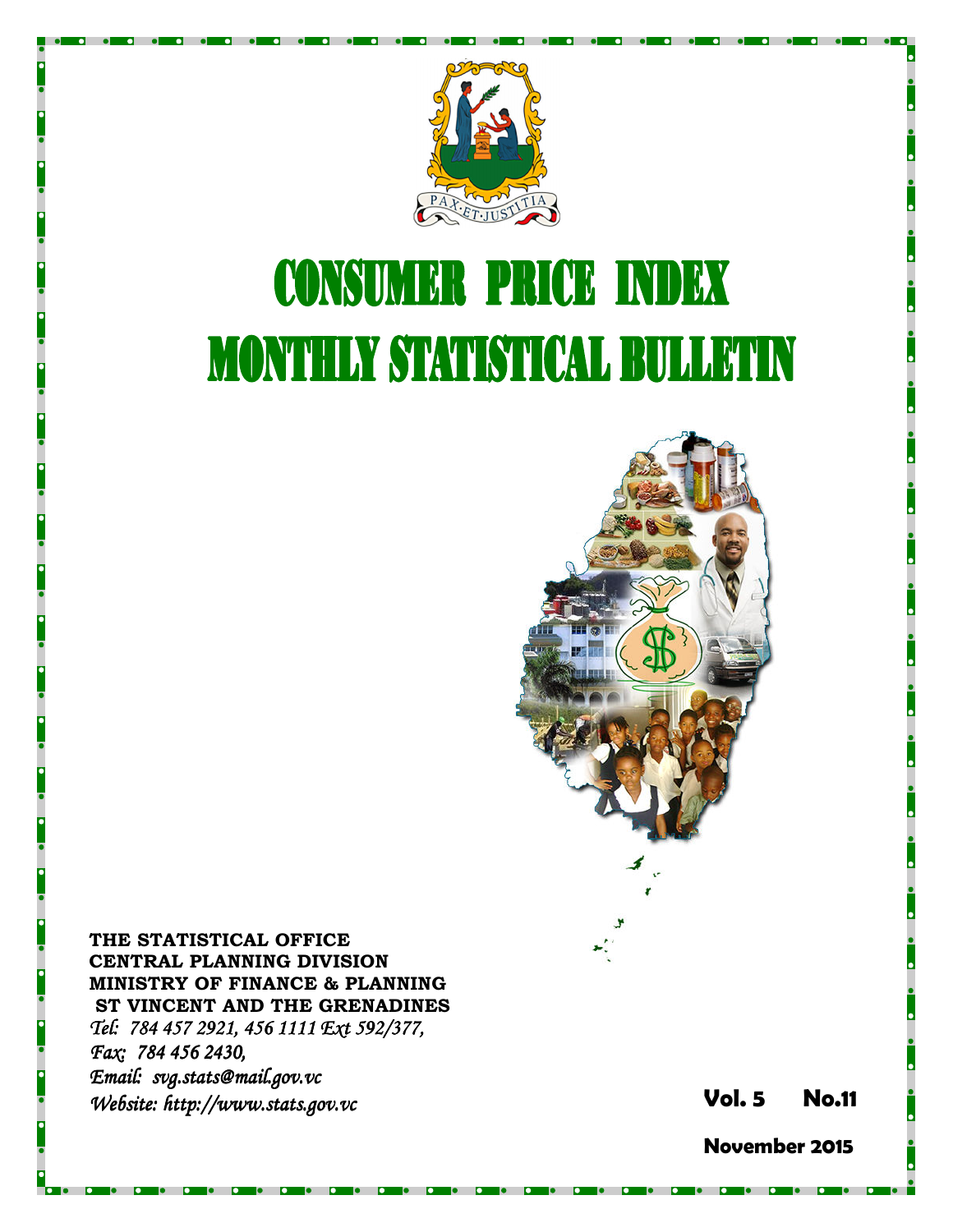# TABLE OF CONTENTS

# Page No.

| Analysis $-$   |                                                                                     |    |
|----------------|-------------------------------------------------------------------------------------|----|
|                |                                                                                     |    |
| Table No.      |                                                                                     |    |
| 1              | Average Retail Price of Selected Items                                              | 3  |
| $\overline{2}$ | Average Retail Price of Selected Items NOVEMBER 2015 compared<br>With NOVEMBER 2014 | 4  |
| 3              | The Consumer Price Index by main groups                                             | 8  |
| 4              | The Consumer Price Index contribution to change by Groups                           | 10 |
| 5              | Monthly Items by Group                                                              | 11 |
| Chart No.      |                                                                                     |    |
|                | 1 COICOP Percentage Change for the Month of NOVEMBER 2015                           | 9  |

\* \* \*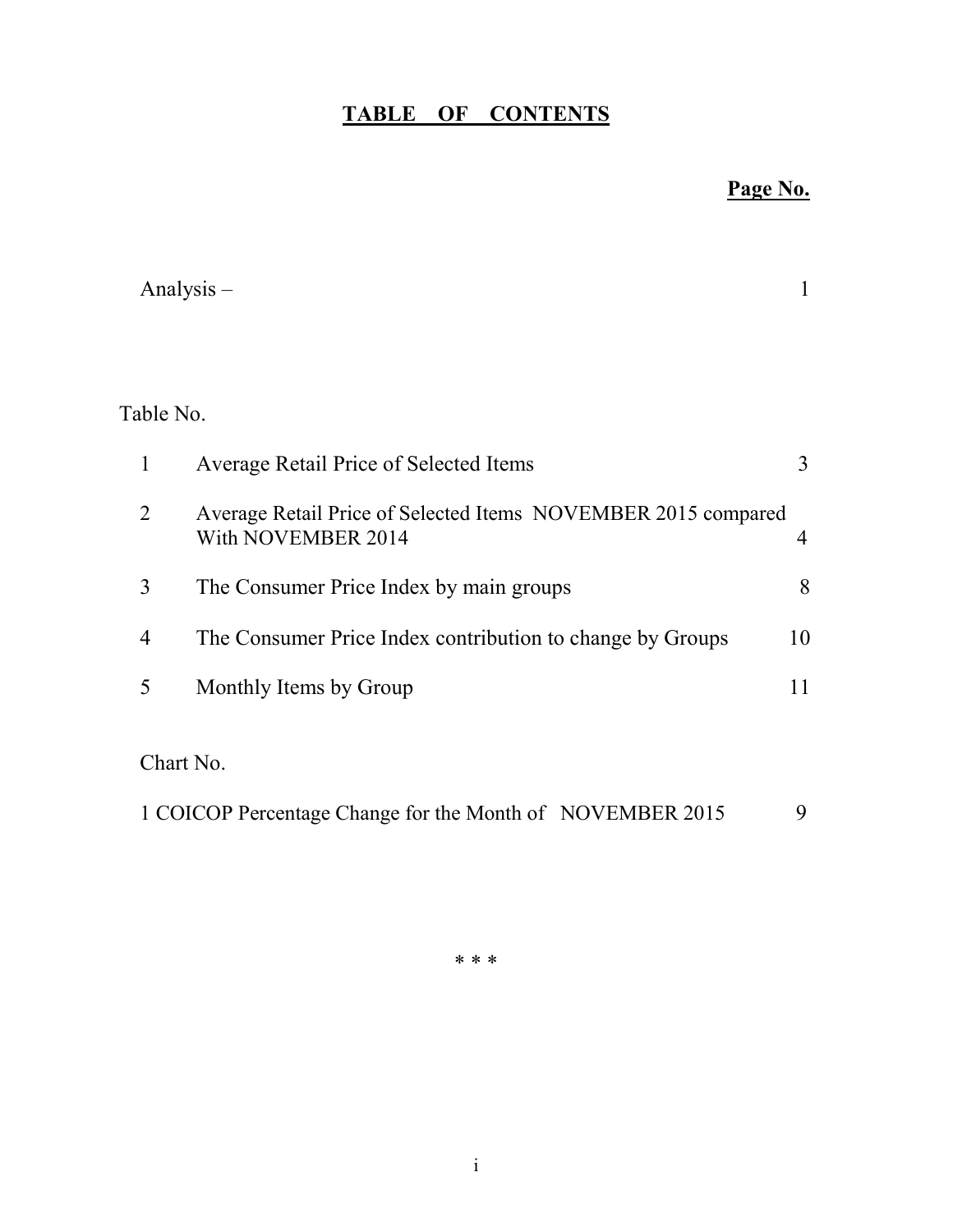## NOVEMBER 2015

The consumer price index remained unchanged for the month of November. The "All Items" index was registered at 105.4 for the month of November 2015. Similar to the index recorded for the month of October. The "point to point" inflation rate was recorded as negative 2.6 percent.

Five (5) groups recorded increases during the month: "Transport" (0.8 percent), "Furnishings, Household Equipment & Household Maintenance" (0.6 percent), "Health" (0.3 percent), "Housing, Water, Electricity, Gas and other Fuels" (0.3 percent) and "Recreation and Culture" (0.2 percent). Three (3) groups recorded decreases during the month: "Restaurants and Hotels" (1.0 percent), "Food and Non-Alcoholic Beverages" (0.5 percent) and "Alcoholic Beverages, Tobacco & Narcotics" (0.1 percent). Four (4) groups remained unchanged, "Education", "Clothing and Footwear", "Communication" and "Miscellaneous Goods and Services".

The "Transport" group index showed an increase of 0.8 percent due to an increase in the price of passenger airfares from St.Vincent and the Grenadines to New York (38.9 percent), St. Lucia (33.3 percent) and Toronto (31.7 percent). The 0.6 percent increase in the group index "Furnishings, Household Equipment and Household Maintenance" was as a result of an 11.2 percent rise in the cost of a glass cleaner and a 6.7 percent increase in the cost of a gas stove.

Similarly, the "Health" group index increased by 0.3 percent as a consequence of a 33.3 percent higher price for asthma drugs.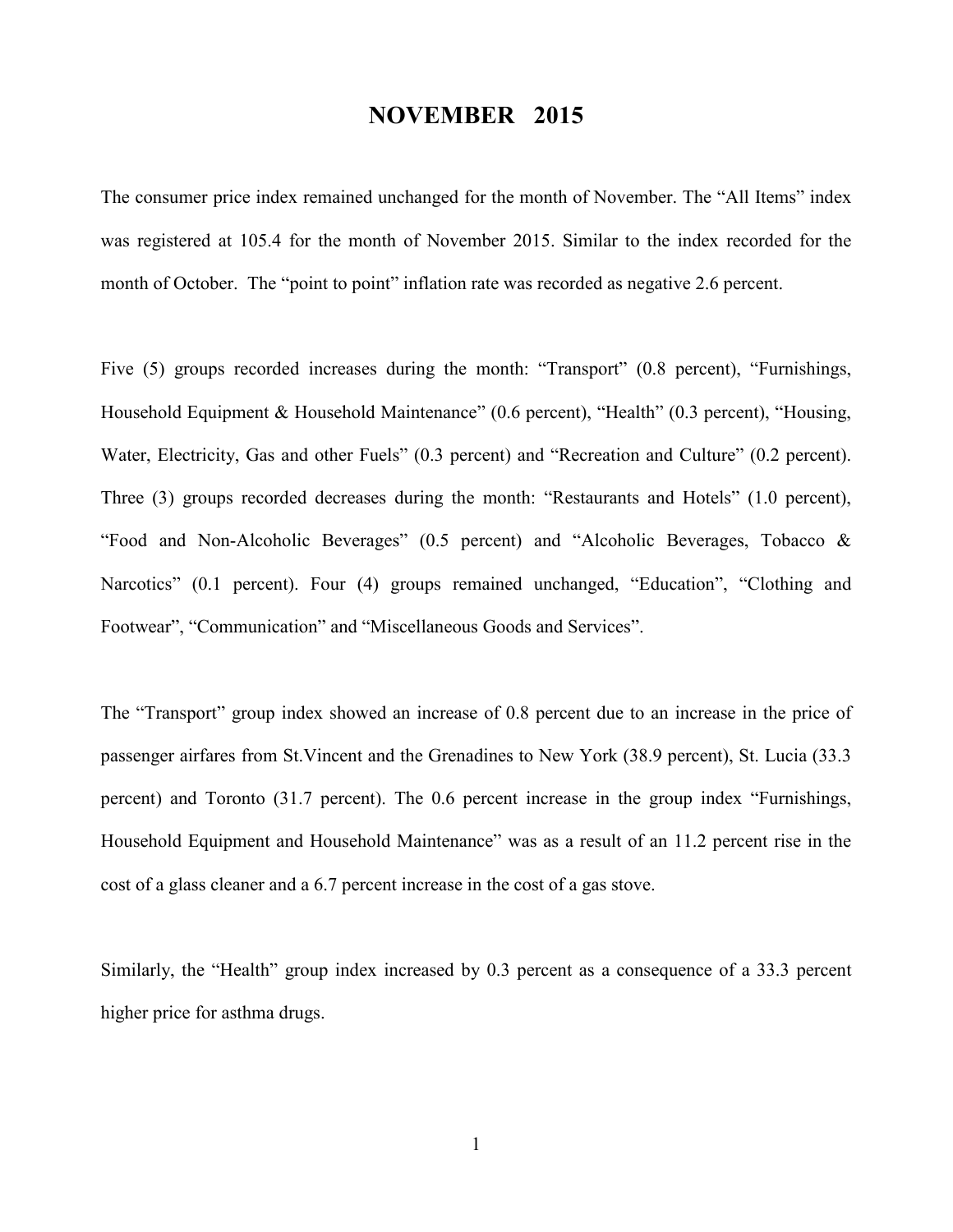Higher prices for wall nails (25.3 percent), tiles (5.1 percent) and electricity (0.8 percent), contributed to the 0.3 percent increase in the "Housing, Water, Electricity, Gas and Other Fuels" index.

Meanwhile, the "Recreation and Culture" group index recorded an increase of 0.2 percent due to a 13.7 percent increase in the price of dog food.

The decline of 1.0 percent in the "Restaurants and Hotels" group index was attributed to an 8.2 percent lower price for a fish lunch.

The "Food and Non – Alcoholic Beverages" group index recorded a 0.5 percent decline due to decreases in the prices for several food items such as: eddoes (23.2 percent), pineapple juice (13.4 percent), stringbean (8.9 percent), frozen pigfeet (6.1 percent), powdered milk –full cream (5.2 percent), chicken –whole legs (4.7 percent), mozzarella cheese ( 4.3 percent), turkey wings (4.1 percent), mayonnaise (2.6 percent) and corned beef (1.1 percent).

Correspondingly, the 0.1 percent decrease reflected in the group index for "Alcoholic Beverages, Tobacco and Narcotics" was as a result of a 1.5 percent decline in the price of imported beer.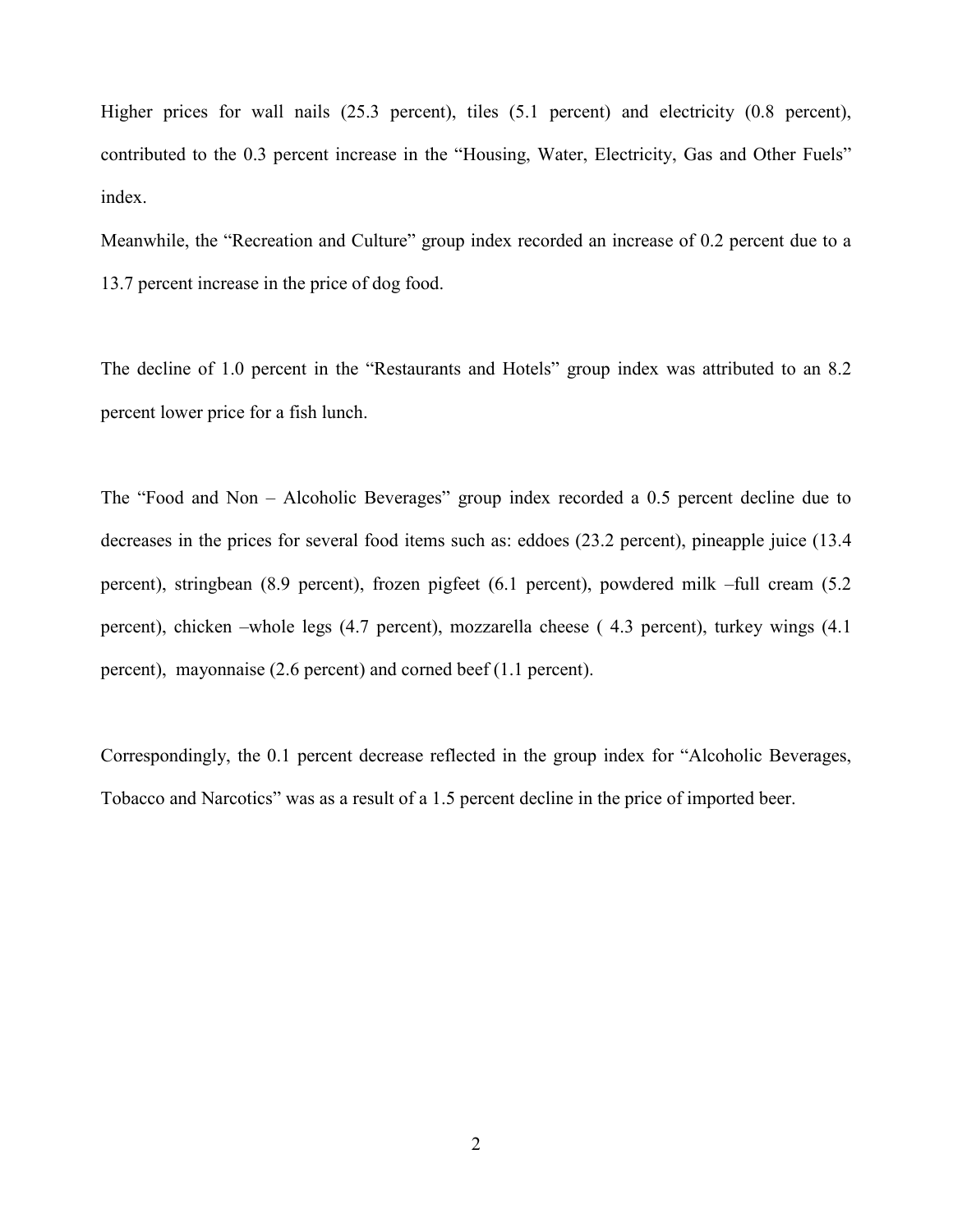### TABLE 1 AVERAGE RETAIL PRICE OF SELECTED ITEMS

|                                       | <b>UNIT</b>     | <b>AVERAGE PRICE</b> |                |              | <b>CHANGE PERCENTAGE</b> |
|---------------------------------------|-----------------|----------------------|----------------|--------------|--------------------------|
| <b>ITEMS</b>                          | OF              | <b>ECS</b>           |                | IN           | <b>CHANGE</b>            |
|                                       | <b>QUANTITY</b> | <b>NOVEMBER</b>      | <b>OCTOBER</b> | <b>PRICE</b> | $\mathbf{IN}$            |
|                                       |                 | 2015                 | 2015           |              | <b>PRICE</b>             |
| <b>INCREASED</b>                      |                 |                      |                |              |                          |
| Salted crackers - whole wheat         | 5oz             | 4.19                 | 3.91           | 0.28         | 7.16                     |
| Chocolate chip biscuit                | $145g$ pk       | 3.98                 | 3.89           | 0.09         | 2.31                     |
| Cabbage                               | Lb              | 3.38                 | 3.12           | 0.26         | 8.33                     |
| Dasheens                              | Lb              | 2.24                 | 2.11           | 0.13         | 6.16                     |
| Carrots                               | Lb              | 3.99                 | 3.61           | 0.38         | 10.53                    |
| Cream cheese                          | 8oz             | 10.09                | 9.87           | 0.22         | 2.23                     |
| Nails - wall                          | Lb              | 6.30                 | 5.03           | 1.27         | 25.25                    |
| <b>Tile 12x12</b>                     |                 | 4.91                 | 4.67           | 0.24         | 5.14                     |
|                                       | Each            |                      |                |              |                          |
| <b>Electricity Consumption Charge</b> | 140KWH          | 108.89               | 108.02         | 0.87         | 0.81                     |
| Gas stove 24"                         | Each            | 1834.25              | 1719.25        | 115.00       | 6.69                     |
| Glass cleaner                         | 768ml Bot       | 26.30                | 23.65          | 2.65         | 11.21                    |
| Drugs for asthma                      | One Mth supply  | 6.00                 | 4.50           | 1.50         | 33.33                    |
| Passenger Airfare                     |                 |                      |                | 2.65         | 11.21                    |
| St Vincent to St.Lucia                | one way         | 424.90               | 212.27         | 1.50         | 33.33                    |
| St Vincent to Toronto                 | one month       | 4114.40              | 3125.00        | 989.40       | 31.66                    |
| St Vincent to New York                | one month       | 3958.90              | 2,849.90       | 1109.00      | 38.91                    |
| Dog food (canned)                     | 625g tin        | 7.95                 | 6.99           | 0.96         | 13.73                    |
|                                       |                 |                      |                |              |                          |
| <b>DECREASED</b>                      |                 |                      |                |              |                          |
| Powedered Milk - Full cream           | Lb              | 6.40                 | 6.76           | $-0.36$      | $-5.33$                  |
| Mozarella cheese                      | Lb              | 13.66                | 14.27          | $-0.61$      | $-4.27$                  |
| Pigtail fresh                         | Lb              | 5.24                 | 5.53           | $-0.29$      | $-5.24$                  |
| Pigfeet frozen                        | Lb              | 3.72                 | 3.96           | $-0.24$      | $-6.06$                  |
| Chicken - necks                       | Lb              | 1.75                 | 1.85           | $-0.10$      | $-5.41$                  |
| Chicken - whole legs                  | Lb              | 2.66                 | 2.79           | $-0.13$      | $-4.66$                  |
| Turkey wings                          | Lb              | 3.28                 | 3.42           | $-0.14$      | $-4.09$                  |
| Eddoes                                | Lb              | 2.31                 | 3.01           | $-0.70$      | $-23.26$                 |
| Sringbean                             | Lb              | 2.47                 | 2.71           | $-0.24$      | $-8.86$                  |
| Tomatoes                              | Lb              | 4.89                 | 5.14           | $-0.25$      | $-4.86$                  |
| Pineapple Juice                       | 1 Litre         | 5.83                 | 6.73           | $-0.90$      | $-13.37$                 |
| Corned Beef                           | 340g tin        | 7.28                 | 7.36           | $-0.08$      | $-1.09$                  |
| Mayonnaise                            | 32oz Bot        | 16.08                | 16.5           | $-0.42$      | $-2.55$                  |
| Beer - imported                       | 250ml Bot       | 5.20                 | 5.28           | $-0.08$      | $-1.52$                  |
| Petrol unleaded                       | 1 Gal           | 10.80                | 12.43          | $-1.63$      | $-13.11$                 |
| Diesel                                | 1 Gal           | 8.87                 | 9.60           | $-0.73$      | $-7.60$                  |
| Fish lunch - Large                    | Each            | 13.86                | 15.10          | $-1.24$      | $-8.21$                  |
| Kerosene oil                          | 1 Gal           | 9.07                 | 9.62           | $-0.55$      | $-5.72$                  |
| Lead pencils                          | Each            | 0.87                 | 0.92           | $-0.05$      | $-5.43$                  |
|                                       |                 |                      |                |              |                          |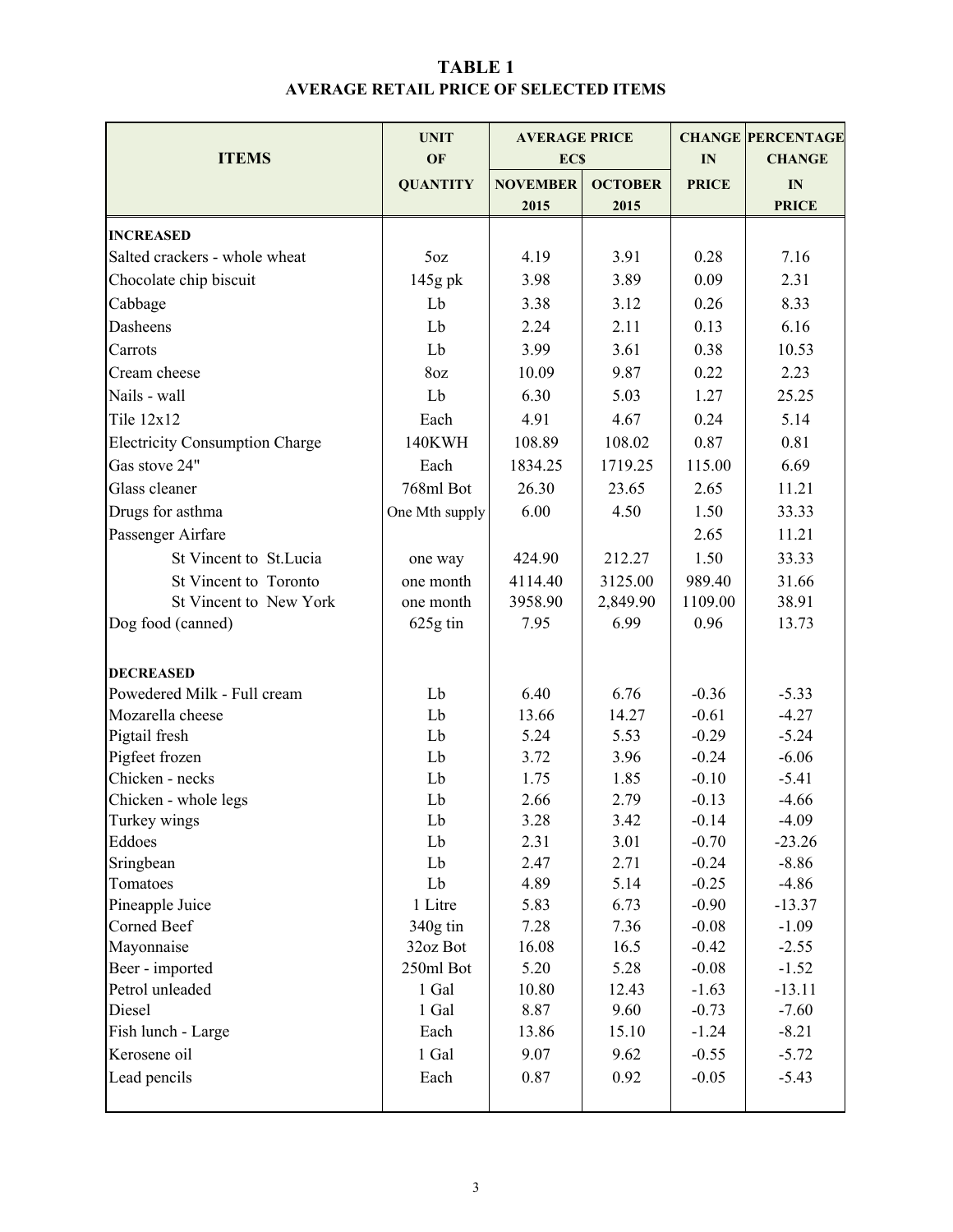#### TABLE 2 AVERAGE RETAIL PRICE OF SELECTED ITEMS NOVEMBER 2015 COMPARED WITH NOVEMBER 2014

|                                       | <b>UNIT</b>   | <b>AVERAGE</b>                    |       | <b>CHANGE</b> | <b>PERCENTAGE</b> |
|---------------------------------------|---------------|-----------------------------------|-------|---------------|-------------------|
| <b>ITEMS</b>                          | OF            | <b>ECS</b>                        |       | IN            | <b>CHANGE</b>     |
|                                       |               | <b>QUANTITY NOVEMBER NOVEMBER</b> |       | <b>PRICE</b>  | IN                |
|                                       |               | 2015                              | 2014  |               | <b>PRICE</b>      |
| <b>FOOD AND NON-ALCOHOLIC</b>         |               |                                   |       |               |                   |
| <b>BEVERAGES</b>                      |               |                                   |       |               |                   |
| Beef - Fresh                          | Lb.           | 8.00                              | 8.00  | 0.00          | 0.00              |
| Chicken - Whole                       | Lb.           | 6.20                              | 6.08  | 0.12          | 1.97              |
| Chicken - Leg Quarters                | Lb.           | 2.16                              | 2.83  | $-0.67$       | $-23.67$          |
| Chicken - Backs                       | Lb.           | 1.57                              | 1.66  | $-0.09$       | $-5.42$           |
| Chicken - Wings                       | Lb.           | 4.74                              | 5.02  | $-0.28$       | $-5.58$           |
| <b>Turkey Wings</b>                   | Lb.           | 3.28                              | 3.60  | $-0.32$       | $-8.89$           |
| Fish - Fresh (Deep Sea)               | Lb.           | 9.00                              | 9.00  | 0.00          | $0.00\,$          |
| Fish - Fresh (Jacks)                  | Lb.           | 4.00                              | 5.00  | $-1.00$       | $-20.00$          |
| Fish - Fresh (Robins)                 | Lb.           | 4.00                              | 4.00  | 0.00          | 0.00              |
| Chicken Franks                        | 340 g Pk      | 5.29                              | 5.27  | 0.02          | 0.38              |
| Luncheon Meat (pork)                  | 340 g         | 7.74                              | 9.18  | $-1.44$       | $-15.69$          |
| Codfish                               | Lb.           | 14.87                             | 14.49 | 0.38          | 2.62              |
| Cornflakes                            | 12 oz         | 12.94                             | 12.48 | 0.46          | 3.69              |
| Pasta - Elbows                        | 340 g         | 4.64                              | 4.18  | 0.46          | 11.00             |
| Milk - Evaporated                     | 410g Tin      | 3.34                              | 3.31  | 0.03          | 0.91              |
| Milk - Condensed                      | 397g Tin      | 3.29                              | 3.54  | $-0.25$       | $-7.06$           |
| Bread-Small Loaf, white               | 5 Pk          | 1.99                              | 1.99  | 0.00          | $0.00\,$          |
| Bread - Large Sliced Pan Loaf (white) | Each          | 4.25                              | 4.25  | 0.00          | 0.00              |
| Eggs                                  | Doz           | 9.36                              | 8.64  | 0.72          | 8.33              |
| Orange Juice                          | 19 oz Tin     | 8.33                              | 7.74  | 0.59          | 7.62              |
| Sugar - Brown (loose)                 | Lb.           | 1.35                              | 1.42  | $-0.07$       | $-4.93$           |
| Sugar - White (loose)                 | Lb.           | 1.73                              | 1.74  | $-0.01$       | $-0.57$           |
| Flour - Loose                         | Lb.           | 1.39                              | 1.40  | $-0.01$       | $-0.71$           |
| Flour - Packaged (white)              | $2$ kg        | 6.75                              | 6.75  | 0.00          | 0.00              |
| Flour - Packaged (wholewheat)         | 2 kg          | 7.39                              | 7.39  | 0.00          | 0.00              |
| Rice - Loose                          | Lb.           | 1.78                              | 1.78  | 0.00          | 0.00              |
| Rice - Package                        | 2 kg          | 9.22                              | 9.20  | 0.02          | 0.22              |
| <b>Bananas</b>                        | Lb.           | 1.34                              | 1.30  | 0.04          | 3.08              |
| <b>Breadfruit</b>                     | Lb.           | 2.66                              | 2.49  | 0.17          | 6.83              |
| Eddoes                                | Lb.           | 2.31                              | 3.34  | $-1.03$       | $-30.84$          |
| Dasheens                              | Lb.           | 2.24                              | 2.21  | 0.03          | 1.36              |
| <b>Sweet Potatoes</b>                 | Lb.           | 1.95                              | 2.56  | $-0.61$       | $-23.83$          |
| Oranges                               | Each          | 0.79                              | 0.81  | $-0.02$       | $-2.47$           |
| Tomatoes                              | Lb.           | 4.89                              | 4.46  | 0.43          | 9.64              |
| Cooking Margarine                     | 445g Tub      | 7.85                              | 7.90  | $-0.05$       | $-0.63$           |
| Vegetable Oil                         | 1 Litre       | 10.74                             | 10.53 | 0.21          | 1.99              |
| Powdered Chocolate                    | 300g Pk       | 10.64                             | 10.46 | 0.18          | 1.72              |
| Hairoun Fruit Cocktail (not cold)     | 280 ml Bottle | 2.26                              | 2.26  | 0.00          | 0.00              |
| Vitamalt                              | 310 ml Bottle | 5.61                              | 5.57  | 0.04          | 0.72              |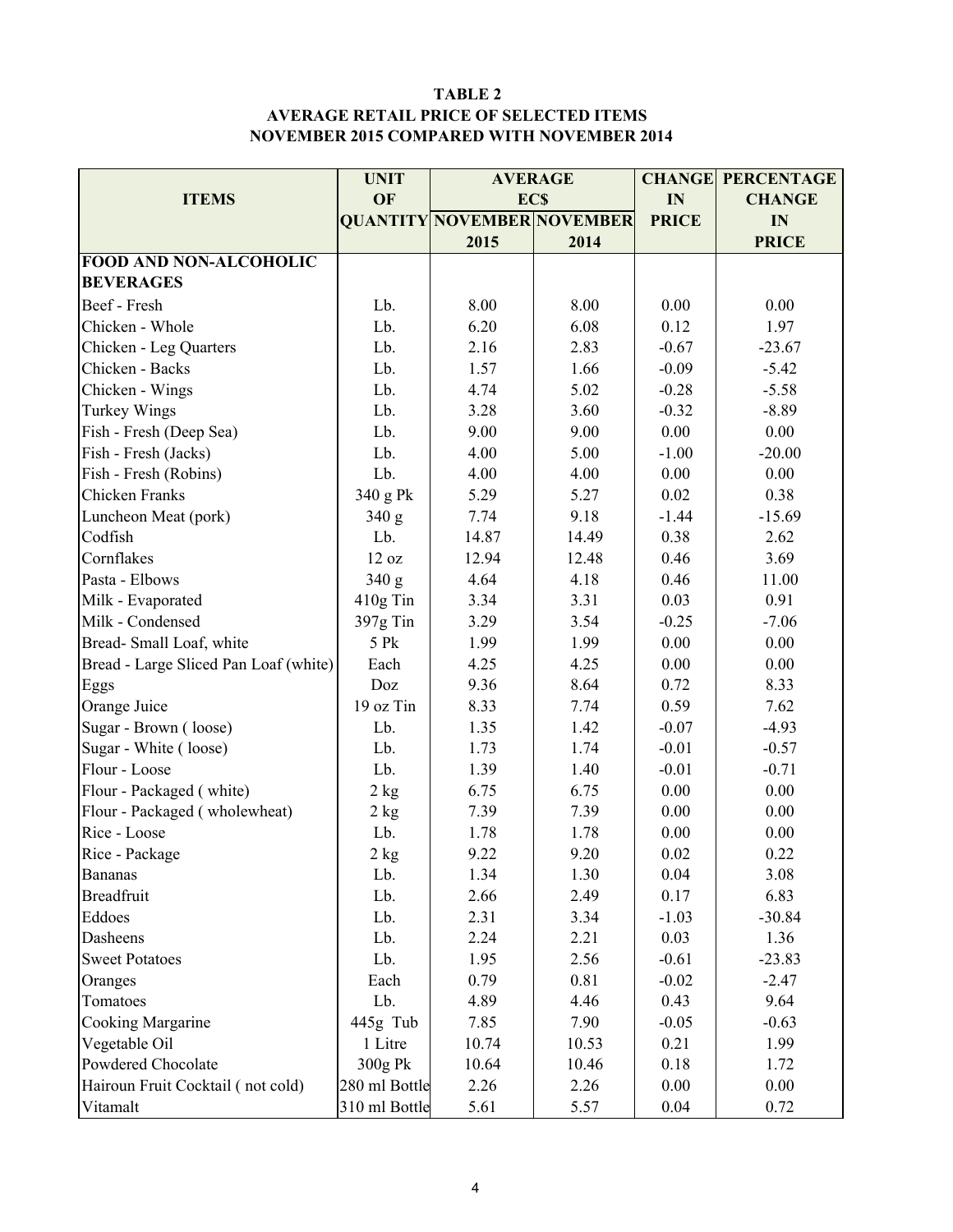#### TABLE 2 Cont'd AVERAGE RETAIL PRICE OF SELECTED ITEMS NOVEMBER 2015 COMPARED WITH NOVEMBER 2014

| OF<br>IN<br><b>ECS</b><br><b>CHANGE</b><br><b>ITEMS</b><br><b>QUANTITY NOVEMBER NOVEMBER</b><br><b>PRICE</b><br>IN<br>2015<br>2014<br><b>PRICE</b><br><b>ALCOHOLIC BEVERAGES, TOBACCO</b><br><b>&amp; NARCOTICS</b><br>Rum - Local (White)<br>750 ml Bot.<br>29.02<br>29.02<br>0.00<br>0.00<br>280 ml Bot.<br>4.51<br>0.03<br>Beer - Local<br>4.48<br>0.67<br>Cigarettes<br>3.74<br>3.47<br>0.27<br>7.69<br>Pkt. $(10)$<br>Table wine (local)<br>26 oz Bot.<br>18.52<br>0.27<br>18.79<br>1.46<br><b>CLOTHING &amp; FOOTWEAR</b><br>0.00<br>0.00<br>Textile material - Terelyne<br>Yd.<br>47.95<br>47.95<br>Textile material - Linen<br>Yd.<br>0.00<br>0.00<br>17.95<br>17.95<br>Men's Shirts - Long Sleeve<br>69.95<br>$0.00\,$<br>Each<br>69.95<br>0.00<br>0.00<br>$0.00\,$<br>Men's Jeans (long) - size 30<br>Each<br>39.95<br>39.95<br>Men's Shoes -Formal<br>Pair<br>0.00<br>0.00<br>79.95<br>79.95<br>Women's Shoes - Formal<br>Pair<br>89.95<br>110.00<br>$-20.05$<br>$-18.23$<br>100.00<br>101.89<br>$-1.89$<br>Women's 2Pc Skirtsuit (polyester) large<br>Each<br>$-1.85$<br>24.00<br>Women's Blouse (cotton/Spandex)<br>Each<br>25.00<br>$-1.00$<br>$-4.00$<br>HOUSING, WATER, ELECTRICITY<br><b>GAS AND OTHER FUELS</b><br>Rent:<br>0.00<br>Unfurnished House -2 Bedrooms<br>1Mth<br>546.43<br>546.43<br>0.00<br>Unfurnished House -3 Bedrooms<br>0.00<br>0.00<br>1Mth<br>612.50<br>612.50<br>Furnished Apartment - 2 Bedrooms<br>1Mth<br>791.67<br>791.67<br>0.00<br>0.00<br>Cement - Portland (grey)<br>94 Lbs<br>24.90<br>24.90<br>0.00<br>0.00<br>Galvanise Sheets 10 ft.<br>86.62<br>86.38<br>0.24<br>0.28<br>1 Length |
|---------------------------------------------------------------------------------------------------------------------------------------------------------------------------------------------------------------------------------------------------------------------------------------------------------------------------------------------------------------------------------------------------------------------------------------------------------------------------------------------------------------------------------------------------------------------------------------------------------------------------------------------------------------------------------------------------------------------------------------------------------------------------------------------------------------------------------------------------------------------------------------------------------------------------------------------------------------------------------------------------------------------------------------------------------------------------------------------------------------------------------------------------------------------------------------------------------------------------------------------------------------------------------------------------------------------------------------------------------------------------------------------------------------------------------------------------------------------------------------------------------------------------------------------------------------------------------------------------------------------------------------|
|                                                                                                                                                                                                                                                                                                                                                                                                                                                                                                                                                                                                                                                                                                                                                                                                                                                                                                                                                                                                                                                                                                                                                                                                                                                                                                                                                                                                                                                                                                                                                                                                                                       |
|                                                                                                                                                                                                                                                                                                                                                                                                                                                                                                                                                                                                                                                                                                                                                                                                                                                                                                                                                                                                                                                                                                                                                                                                                                                                                                                                                                                                                                                                                                                                                                                                                                       |
|                                                                                                                                                                                                                                                                                                                                                                                                                                                                                                                                                                                                                                                                                                                                                                                                                                                                                                                                                                                                                                                                                                                                                                                                                                                                                                                                                                                                                                                                                                                                                                                                                                       |
|                                                                                                                                                                                                                                                                                                                                                                                                                                                                                                                                                                                                                                                                                                                                                                                                                                                                                                                                                                                                                                                                                                                                                                                                                                                                                                                                                                                                                                                                                                                                                                                                                                       |
|                                                                                                                                                                                                                                                                                                                                                                                                                                                                                                                                                                                                                                                                                                                                                                                                                                                                                                                                                                                                                                                                                                                                                                                                                                                                                                                                                                                                                                                                                                                                                                                                                                       |
|                                                                                                                                                                                                                                                                                                                                                                                                                                                                                                                                                                                                                                                                                                                                                                                                                                                                                                                                                                                                                                                                                                                                                                                                                                                                                                                                                                                                                                                                                                                                                                                                                                       |
|                                                                                                                                                                                                                                                                                                                                                                                                                                                                                                                                                                                                                                                                                                                                                                                                                                                                                                                                                                                                                                                                                                                                                                                                                                                                                                                                                                                                                                                                                                                                                                                                                                       |
|                                                                                                                                                                                                                                                                                                                                                                                                                                                                                                                                                                                                                                                                                                                                                                                                                                                                                                                                                                                                                                                                                                                                                                                                                                                                                                                                                                                                                                                                                                                                                                                                                                       |
|                                                                                                                                                                                                                                                                                                                                                                                                                                                                                                                                                                                                                                                                                                                                                                                                                                                                                                                                                                                                                                                                                                                                                                                                                                                                                                                                                                                                                                                                                                                                                                                                                                       |
|                                                                                                                                                                                                                                                                                                                                                                                                                                                                                                                                                                                                                                                                                                                                                                                                                                                                                                                                                                                                                                                                                                                                                                                                                                                                                                                                                                                                                                                                                                                                                                                                                                       |
|                                                                                                                                                                                                                                                                                                                                                                                                                                                                                                                                                                                                                                                                                                                                                                                                                                                                                                                                                                                                                                                                                                                                                                                                                                                                                                                                                                                                                                                                                                                                                                                                                                       |
|                                                                                                                                                                                                                                                                                                                                                                                                                                                                                                                                                                                                                                                                                                                                                                                                                                                                                                                                                                                                                                                                                                                                                                                                                                                                                                                                                                                                                                                                                                                                                                                                                                       |
|                                                                                                                                                                                                                                                                                                                                                                                                                                                                                                                                                                                                                                                                                                                                                                                                                                                                                                                                                                                                                                                                                                                                                                                                                                                                                                                                                                                                                                                                                                                                                                                                                                       |
|                                                                                                                                                                                                                                                                                                                                                                                                                                                                                                                                                                                                                                                                                                                                                                                                                                                                                                                                                                                                                                                                                                                                                                                                                                                                                                                                                                                                                                                                                                                                                                                                                                       |
|                                                                                                                                                                                                                                                                                                                                                                                                                                                                                                                                                                                                                                                                                                                                                                                                                                                                                                                                                                                                                                                                                                                                                                                                                                                                                                                                                                                                                                                                                                                                                                                                                                       |
|                                                                                                                                                                                                                                                                                                                                                                                                                                                                                                                                                                                                                                                                                                                                                                                                                                                                                                                                                                                                                                                                                                                                                                                                                                                                                                                                                                                                                                                                                                                                                                                                                                       |
|                                                                                                                                                                                                                                                                                                                                                                                                                                                                                                                                                                                                                                                                                                                                                                                                                                                                                                                                                                                                                                                                                                                                                                                                                                                                                                                                                                                                                                                                                                                                                                                                                                       |
|                                                                                                                                                                                                                                                                                                                                                                                                                                                                                                                                                                                                                                                                                                                                                                                                                                                                                                                                                                                                                                                                                                                                                                                                                                                                                                                                                                                                                                                                                                                                                                                                                                       |
|                                                                                                                                                                                                                                                                                                                                                                                                                                                                                                                                                                                                                                                                                                                                                                                                                                                                                                                                                                                                                                                                                                                                                                                                                                                                                                                                                                                                                                                                                                                                                                                                                                       |
|                                                                                                                                                                                                                                                                                                                                                                                                                                                                                                                                                                                                                                                                                                                                                                                                                                                                                                                                                                                                                                                                                                                                                                                                                                                                                                                                                                                                                                                                                                                                                                                                                                       |
|                                                                                                                                                                                                                                                                                                                                                                                                                                                                                                                                                                                                                                                                                                                                                                                                                                                                                                                                                                                                                                                                                                                                                                                                                                                                                                                                                                                                                                                                                                                                                                                                                                       |
|                                                                                                                                                                                                                                                                                                                                                                                                                                                                                                                                                                                                                                                                                                                                                                                                                                                                                                                                                                                                                                                                                                                                                                                                                                                                                                                                                                                                                                                                                                                                                                                                                                       |
|                                                                                                                                                                                                                                                                                                                                                                                                                                                                                                                                                                                                                                                                                                                                                                                                                                                                                                                                                                                                                                                                                                                                                                                                                                                                                                                                                                                                                                                                                                                                                                                                                                       |
|                                                                                                                                                                                                                                                                                                                                                                                                                                                                                                                                                                                                                                                                                                                                                                                                                                                                                                                                                                                                                                                                                                                                                                                                                                                                                                                                                                                                                                                                                                                                                                                                                                       |
|                                                                                                                                                                                                                                                                                                                                                                                                                                                                                                                                                                                                                                                                                                                                                                                                                                                                                                                                                                                                                                                                                                                                                                                                                                                                                                                                                                                                                                                                                                                                                                                                                                       |
|                                                                                                                                                                                                                                                                                                                                                                                                                                                                                                                                                                                                                                                                                                                                                                                                                                                                                                                                                                                                                                                                                                                                                                                                                                                                                                                                                                                                                                                                                                                                                                                                                                       |
| Oil Paint<br>1 Gal.<br>105.00<br>110.00<br>$-5.00$<br>$-4.55$                                                                                                                                                                                                                                                                                                                                                                                                                                                                                                                                                                                                                                                                                                                                                                                                                                                                                                                                                                                                                                                                                                                                                                                                                                                                                                                                                                                                                                                                                                                                                                         |
| 68.32<br>0.71<br>1.05<br>Lumber -Dressed Treated Yellow Pine (1x12x12)<br>1 Length<br>67.61                                                                                                                                                                                                                                                                                                                                                                                                                                                                                                                                                                                                                                                                                                                                                                                                                                                                                                                                                                                                                                                                                                                                                                                                                                                                                                                                                                                                                                                                                                                                           |
| Water - Consumption Charge<br>5000 Gals.<br>37.50<br>0.00<br>$0.00\,$<br>37.50                                                                                                                                                                                                                                                                                                                                                                                                                                                                                                                                                                                                                                                                                                                                                                                                                                                                                                                                                                                                                                                                                                                                                                                                                                                                                                                                                                                                                                                                                                                                                        |
| 1 Gal.<br>9.07<br>Kerosene<br>13.93<br>$-4.86$<br>$-34.89$                                                                                                                                                                                                                                                                                                                                                                                                                                                                                                                                                                                                                                                                                                                                                                                                                                                                                                                                                                                                                                                                                                                                                                                                                                                                                                                                                                                                                                                                                                                                                                            |
| 0.00<br>Charcoal<br>1 Sack<br>40.00<br>40.00<br>0.00                                                                                                                                                                                                                                                                                                                                                                                                                                                                                                                                                                                                                                                                                                                                                                                                                                                                                                                                                                                                                                                                                                                                                                                                                                                                                                                                                                                                                                                                                                                                                                                  |
| <b>Cooking Gas</b><br>31.25<br>44.56<br>$-13.31$<br>20 Lb. Cyl.<br>$-29.87$                                                                                                                                                                                                                                                                                                                                                                                                                                                                                                                                                                                                                                                                                                                                                                                                                                                                                                                                                                                                                                                                                                                                                                                                                                                                                                                                                                                                                                                                                                                                                           |
| <b>Electricity Consumption Charge</b><br><b>140 KWH</b><br>108.89<br>143.88<br>$-24.32$<br>34.99                                                                                                                                                                                                                                                                                                                                                                                                                                                                                                                                                                                                                                                                                                                                                                                                                                                                                                                                                                                                                                                                                                                                                                                                                                                                                                                                                                                                                                                                                                                                      |
| <b>FURNISHING, HOUSEHOLD</b>                                                                                                                                                                                                                                                                                                                                                                                                                                                                                                                                                                                                                                                                                                                                                                                                                                                                                                                                                                                                                                                                                                                                                                                                                                                                                                                                                                                                                                                                                                                                                                                                          |
| <b>EQUIPMENT AND HOUSEHOLD</b>                                                                                                                                                                                                                                                                                                                                                                                                                                                                                                                                                                                                                                                                                                                                                                                                                                                                                                                                                                                                                                                                                                                                                                                                                                                                                                                                                                                                                                                                                                                                                                                                        |
| <b>MAINTENANCE</b>                                                                                                                                                                                                                                                                                                                                                                                                                                                                                                                                                                                                                                                                                                                                                                                                                                                                                                                                                                                                                                                                                                                                                                                                                                                                                                                                                                                                                                                                                                                                                                                                                    |
| Bed - Cherry 54"x75"<br>0.00<br>0.00<br>Each                                                                                                                                                                                                                                                                                                                                                                                                                                                                                                                                                                                                                                                                                                                                                                                                                                                                                                                                                                                                                                                                                                                                                                                                                                                                                                                                                                                                                                                                                                                                                                                          |
| 1,162.50<br>1,162.50<br>Double size sheets - coloured/cotton<br>88.80<br>88.80<br>0.00<br>Each<br>0.00                                                                                                                                                                                                                                                                                                                                                                                                                                                                                                                                                                                                                                                                                                                                                                                                                                                                                                                                                                                                                                                                                                                                                                                                                                                                                                                                                                                                                                                                                                                                |
| Frying Pan - 12" - non-stick<br>Each<br>52.76<br>52.76<br>0.00<br>0.00                                                                                                                                                                                                                                                                                                                                                                                                                                                                                                                                                                                                                                                                                                                                                                                                                                                                                                                                                                                                                                                                                                                                                                                                                                                                                                                                                                                                                                                                                                                                                                |
| Laundry Soap<br>1.16<br>0.06<br>5.45<br>Each<br>1.10                                                                                                                                                                                                                                                                                                                                                                                                                                                                                                                                                                                                                                                                                                                                                                                                                                                                                                                                                                                                                                                                                                                                                                                                                                                                                                                                                                                                                                                                                                                                                                                  |
| Electrical Bulb - 60W<br>5.95<br>5.83<br>0.12<br>2.06<br>Each                                                                                                                                                                                                                                                                                                                                                                                                                                                                                                                                                                                                                                                                                                                                                                                                                                                                                                                                                                                                                                                                                                                                                                                                                                                                                                                                                                                                                                                                                                                                                                         |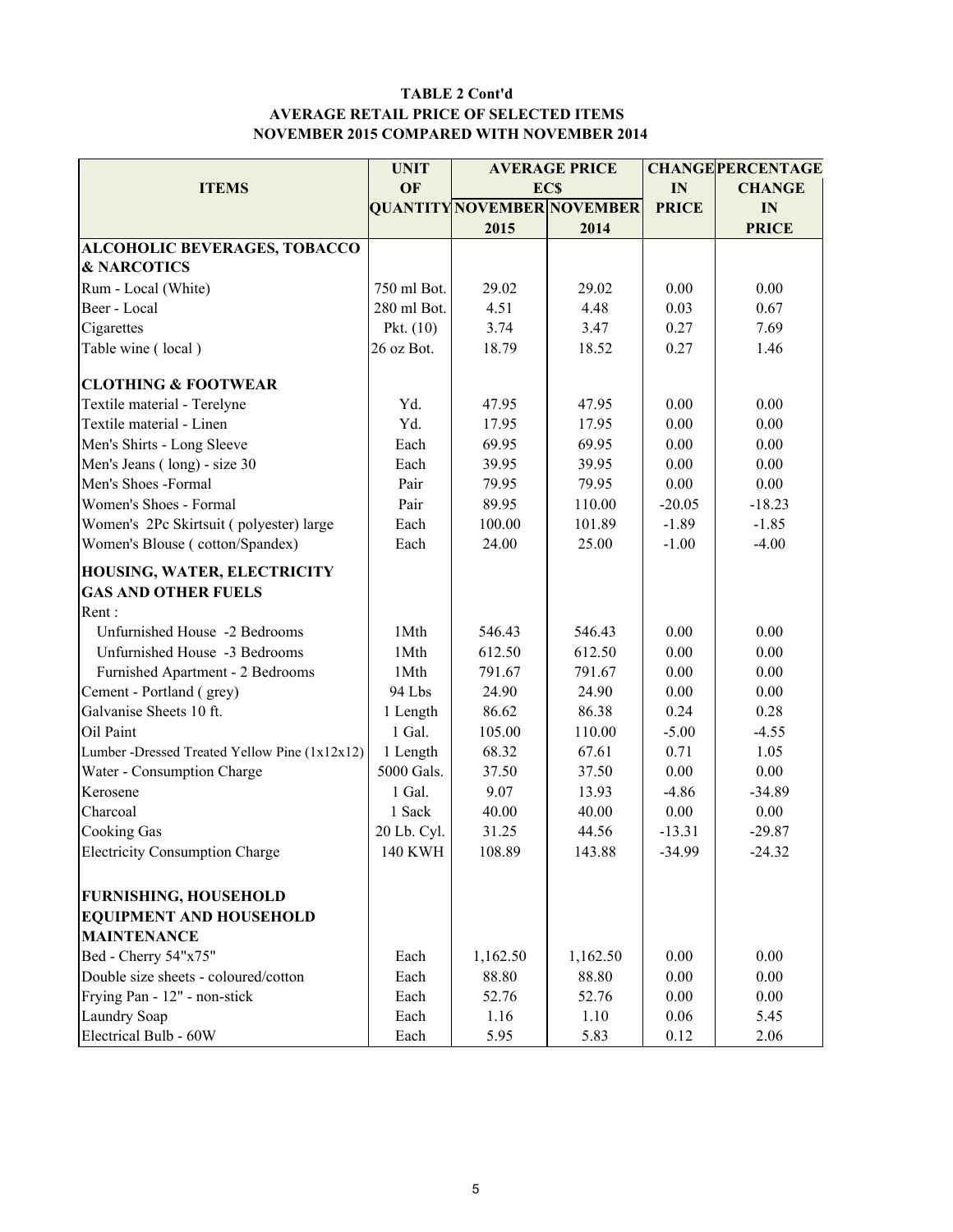#### TABLE 2 Cont'd AVERAGE RETAIL PRICE OF SELECTED ITEMS NOVEMBER 2015 COMPARED WITH NOVEMBER 2014

|                                              | <b>UNIT</b><br><b>AVERAGE PRICE</b> |                                   |          | <b>CHANGE</b> | <b>PERCENTAGE</b> |
|----------------------------------------------|-------------------------------------|-----------------------------------|----------|---------------|-------------------|
| <b>ITEMS</b>                                 | OF                                  | <b>ECS</b>                        |          |               | <b>CHANGE</b>     |
|                                              |                                     | <b>QUANTITY NOVEMBER NOVEMBER</b> |          |               | IN                |
|                                              |                                     | 2015                              | 2014     |               | <b>PRICE</b>      |
| <b>HEALTH</b>                                |                                     |                                   |          |               |                   |
| Doctor's Fee - Gynaecologist                 | 1 Visit                             | 60.00                             | 50.00    | 10.00         | 20.00             |
| Eye Care                                     | 1 Test                              | 100.00                            | 100.00   | 0.00          | 0.00              |
| Hospitalisation (Private Ward)               | 1 Day                               | 75.00                             | 75.00    | 0.00          | 0.00              |
| Drug for Hypertension                        | 1 Mth supply                        | 3.50                              | 3.50     | 0.00          | 0.00              |
| Drug for Diabetes                            | 1 Mth supply                        | 13.47                             | 13.70    | $-0.23$       | $-1.68$           |
| Cough, Cold Preparation                      | 125 ml.                             | 15.58                             | 15.58    | 0.00          | 0.00              |
| Dental Care                                  | 1 Visit                             | 123.33                            | 116.67   | 6.66          | 5.71              |
| Chest X-ray                                  | 1 Test                              | 120.00                            | 120.00   | 0.00          | 0.00              |
|                                              |                                     |                                   |          |               |                   |
| <b>TRANSPORT</b>                             |                                     |                                   |          |               |                   |
| Petrol - Unleaded                            | 1 Gal.                              | 10.80                             | 14.88    | $-4.08$       | $-27.42$          |
| Vehicle License (car) - not exd. 2000 lbs    | 1 Year                              | 470.00                            | 470.00   | 0.00          | 0.00              |
| Bus Fare - Mesopotamia                       | One Way                             | 3.00                              | 3.00     | 0.00          | 0.00              |
| Boat Fare - Bequia                           | One Way                             | 25.00                             | 25.00    | 0.00          | 0.00              |
|                                              |                                     |                                   |          |               |                   |
| <b>COMMUNICATION</b>                         |                                     |                                   |          |               |                   |
| Telephone Service - rental of line- domestic | 1 Month                             | 23.46                             | 23.46    | 0.00          | 0.00              |
| Telephone - Consumption Charge               | 226 Units                           | 18.08                             | 18.08    | 0.00          | 0.00              |
| <b>Internet Charge</b>                       | 1 Month                             | 101.70                            | 101.70   | 0.00          | 0.00              |
| Fixed Line Domestic Rate - peak              | 1 Minute                            | 0.08                              | 0.08     | 0.00          | 0.00              |
| Mobile to Mobile - domestic                  | 1 Minute                            | 0.83                              | 0.78     | 0.05          | 6.41              |
| <b>RECREATION AND CULTURE</b>                |                                     |                                   |          |               |                   |
| Television 26 " Flat panel                   | Each                                | 1,999.00                          | 1,999.00 | 0.00          | 0.00              |
| Cable TV Basic Charge                        | 1 Month                             | 74.75                             | 74.75    | 0.00          | 0.00              |
| Laptop Computer -13.3 " screen 2 GB          | Each                                | 3,832.24                          | 3,499.00 | 333.24        | 9.52              |
| Desktop Computer - 14" Monitor 3 GB          | Each                                | 2,071.45                          | 1,891.32 | 180.13        | 9.52              |
| Car Remote Control                           | Each                                | 250.00                            | 250.00   | 0.00          | 0.00              |
| Dog Food (Canned)                            | 374 g Tin                           | 3.37                              | 3.12     | 0.25          | 8.01              |
| Dance Admission to Night Club                | Per Person                          | 20.00                             | 20.00    | 0.00          | 0.00              |
| Carnival costume and Band Fees (Adult)       | Each                                | 275.00                            | 300.00   | $-25.00$      | $-8.33$           |
|                                              |                                     |                                   |          |               |                   |
|                                              |                                     |                                   |          |               |                   |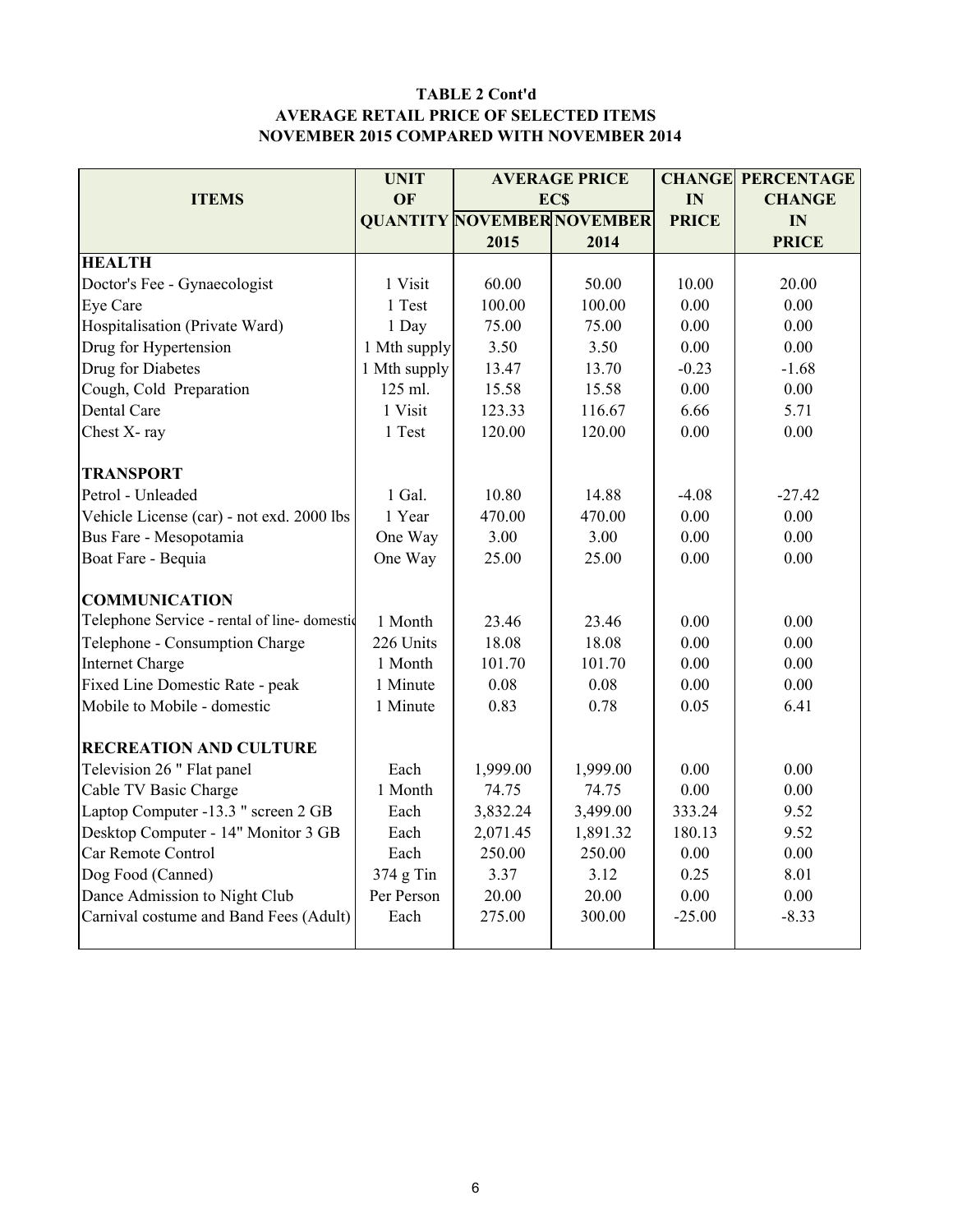#### TABLE 2 Cont'd AVERAGE RETAIL PRICE OF SELECTED ITEMS NOVEMBER 2015 COMPARED WITH NOVEMBER 2014

|                                     | <b>UNIT</b>      | <b>AVERAGE PRICE</b> |                                   |              | <b>CHANGE PERCENTAGE</b> |
|-------------------------------------|------------------|----------------------|-----------------------------------|--------------|--------------------------|
| <b>ITEMS</b>                        | OF               |                      | <b>ECS</b>                        | IN           | <b>CHANGE</b>            |
|                                     |                  |                      | <b>QUANTITY NOVEMBER NOVEMBER</b> | <b>PRICE</b> | IN                       |
|                                     |                  | 2015                 | 2014                              |              | <b>PRICE</b>             |
|                                     |                  |                      |                                   |              |                          |
| <b>EDUCATION</b>                    |                  |                      |                                   |              |                          |
| Pre-Primary - Private               | 1 Month          | 205.00               | 205.00                            | 0.00         | 0.00                     |
| Primary School Fee - Private        | 1 Term           | 825.00               | 650.00                            | 175.00       | 26.92                    |
| Secondary School Fee - Private      | 1 Term           | 100.00               | 100.00                            | 0.00         | 0.00                     |
| Newspaper - Local                   | Each             | 1.50                 | 1.50                              | 0.00         | 0.00                     |
| Exercise Book - Primary - 24 leaves | Each             | 0.86                 | 0.84                              | 0.02         | 2.38                     |
| <b>Lead Pencils</b>                 | Each             | 0.87                 | 0.91                              | $-0.04$      | $-4.40$                  |
| Mathematics Textbook - From 4       | Each             | 80.12                | 80.16                             | $-0.04$      | $-0.05$                  |
| Tuition for local evening classes   | 1 Subject        | 100.00               | 100.00                            | 0.00         | 0.00                     |
| <b>RESTAURANTS AND HOTELS</b>       |                  |                      |                                   |              |                          |
| Chicken Lunch - regular             | Each             | 13.86                | 13.86                             | 0.00         | 0.00                     |
| Fish Lunch - regular                | Each             | 13.86                | 15.10                             | $-1.24$      | $-8.21$                  |
| Fast Food - 2 Pc Chicken and Fries  | Each             | 16.85                | 16.85                             | 0.00         | 0.00                     |
| <b>MISCELLANEOUS GOODS</b>          |                  |                      |                                   |              |                          |
| <b>AND SERVICES</b>                 |                  |                      |                                   |              |                          |
| Toilet Soap                         | 125g             | 3.47                 | 3.42                              | 0.05         | 1.46                     |
| Toothpaste                          | 130g Tube        | 9.12                 | 9.14                              | $-0.02$      | $-0.22$                  |
| Men's Haircut                       | 1 Visit          | 10.00                | 10.00                             | 0.00         | 0.00                     |
| Women's Hairdressing (Relaxer)      | 1 Visit          | 64.81                | 64.81                             | 0.00         | 0.00                     |
| Disposable Diapers (medium)         | 10 per Pk.       | 12.77                | 12.78                             | $-0.01$      | $-0.08$                  |
| Health Insurance - Group (family)   | $\geq$ 3 Persons | 307.00               | 307.00                            | 0.00         | 0.00                     |
| Legal Expenses (Affidavit)          | Fee              | 250.00               | 250.00                            | 0.00         | 0.00                     |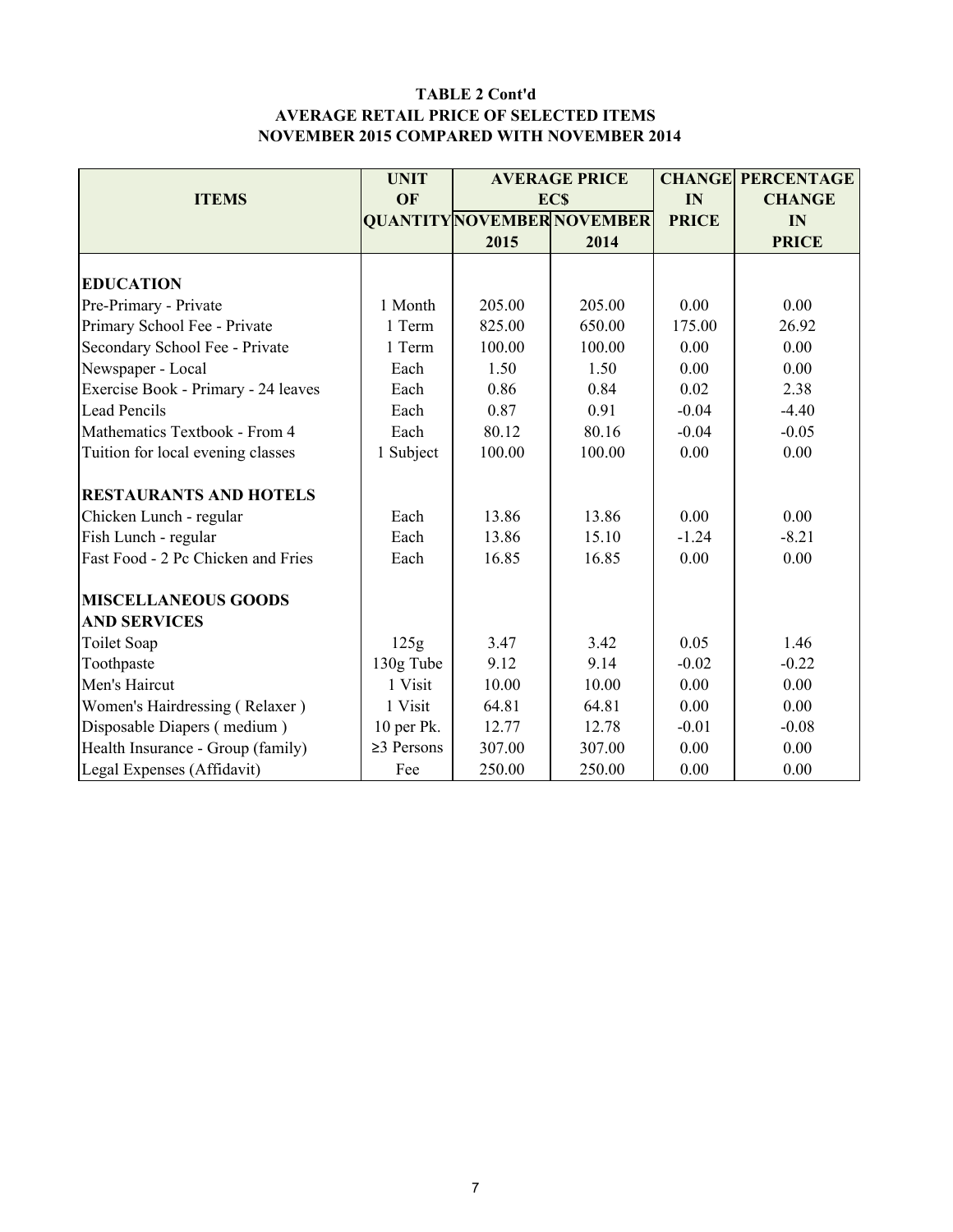#### TABLE 3 THE CONSUMER PRICE INDEX BY MAIN GROUPS JANUARY 2010 = 100

| <b>GROUPS</b>                                                     | WEIGHT | <b>OCTOBER</b> | <b>NOVEMBER NOVEMBER</b> |       | PERCENTAGE CHANGE<br><b>OVER PREVIOUS:</b> |                                |  |
|-------------------------------------------------------------------|--------|----------------|--------------------------|-------|--------------------------------------------|--------------------------------|--|
|                                                                   |        | 2015           | 2015                     | 2014  | <b>MONTH</b><br><b>OCTOBER</b>             | <b>YEAR</b><br><b>NOVEMBER</b> |  |
| 01. Food and Non-Alcoholic Beverages                              | 21.91  | 110.1          | 109.5                    | 113.1 | $-0.5$                                     | $-3.2$                         |  |
| 02. Alcoholic Beverages, Tobacco & Narcotics                      | 3.87   | 111.0          | 110.9                    | 109.9 | $-0.1$                                     | 0.9                            |  |
| 03. Clothing and Footwear                                         | 3.22   | 102.5          | 102.5                    | 102.7 | 0.0                                        | $-0.2$                         |  |
| 04. Housing, Water, Electricity, Gas and other<br>Fuels           | 30.06  | 98.3           | 98.6                     | 105.1 | 0.3                                        | $-6.2$                         |  |
| 05. Furnishings, Household Equipment and<br>Household Maintenance | 6.59   | 101.2          | 101.8                    | 101.0 | 0.6                                        | 0.8                            |  |
| 06. Health                                                        | 1.79   | 108.9          | 109.2                    | 103.1 | 0.3                                        | 5.9                            |  |
| 07. Transport                                                     | 11.84  | 118.3          | 119.2                    | 126.2 | 0.8                                        | $-5.5$                         |  |
| 08. Communication                                                 | 9.41   | 106.3          | 106.3                    | 100.3 | 0.0                                        | 6.0                            |  |
| 09. Recreation and Culture                                        | 3.81   | 102.5          | 102.7                    | 102.2 | 0.2                                        | 0.5                            |  |
| 10. Education                                                     | 1.32   | 110.2          | 110.2                    | 109.0 | 0.0                                        | 1.1                            |  |
| 11. Restaurants and Hotels                                        | 1.87   | 103.5          | 102.5                    | 103.5 | $-1.0$                                     | $-1.0$                         |  |
| 12. Miscellaneous Goods and Services                              | 4.31   | 101.2          | 101.2                    | 101.1 | 0.0                                        | 0.1                            |  |
| <b>ALL ITEMS</b>                                                  | 100.00 | 105.4          | 105.4                    | 108.2 | 0.0                                        | $-2.6$                         |  |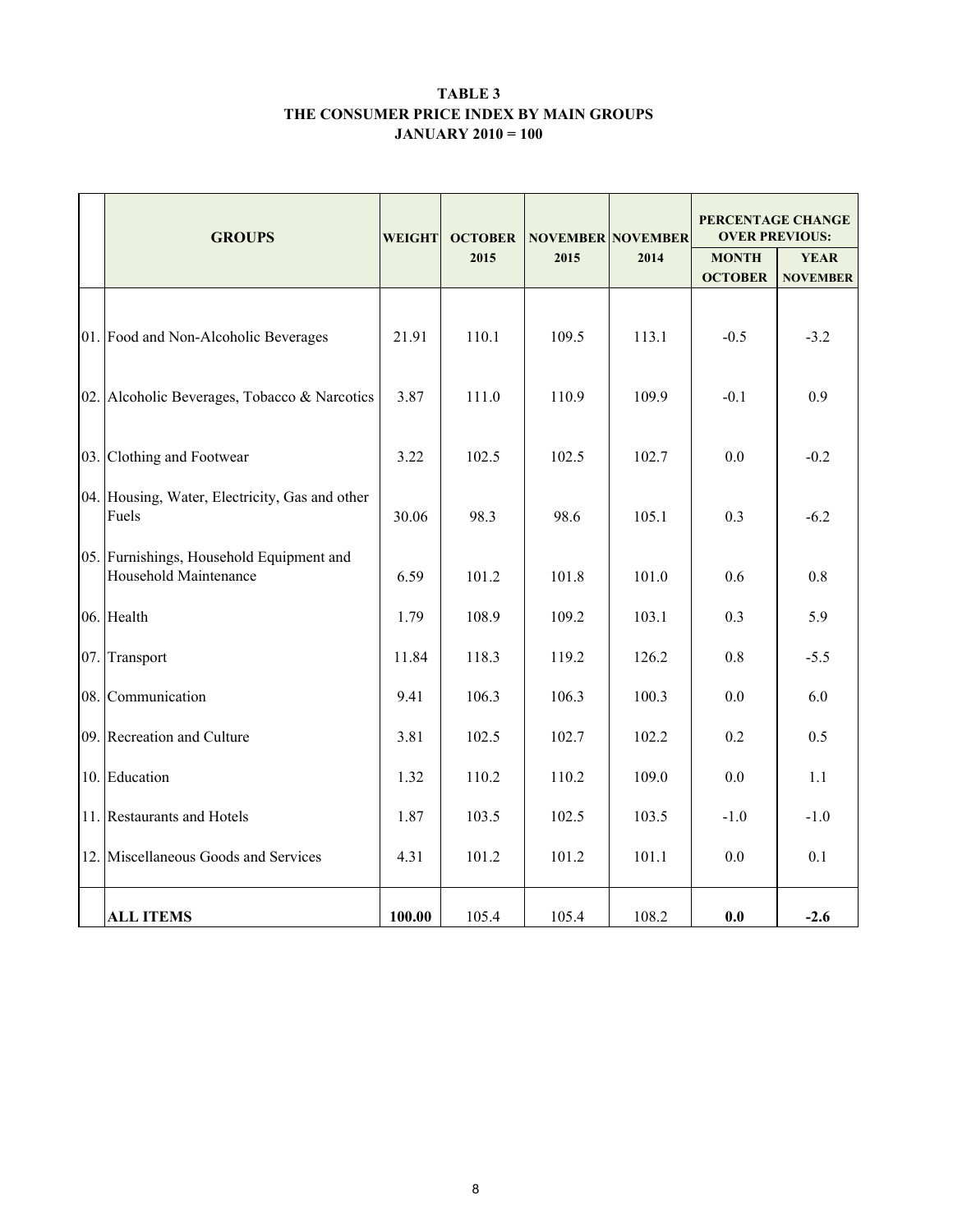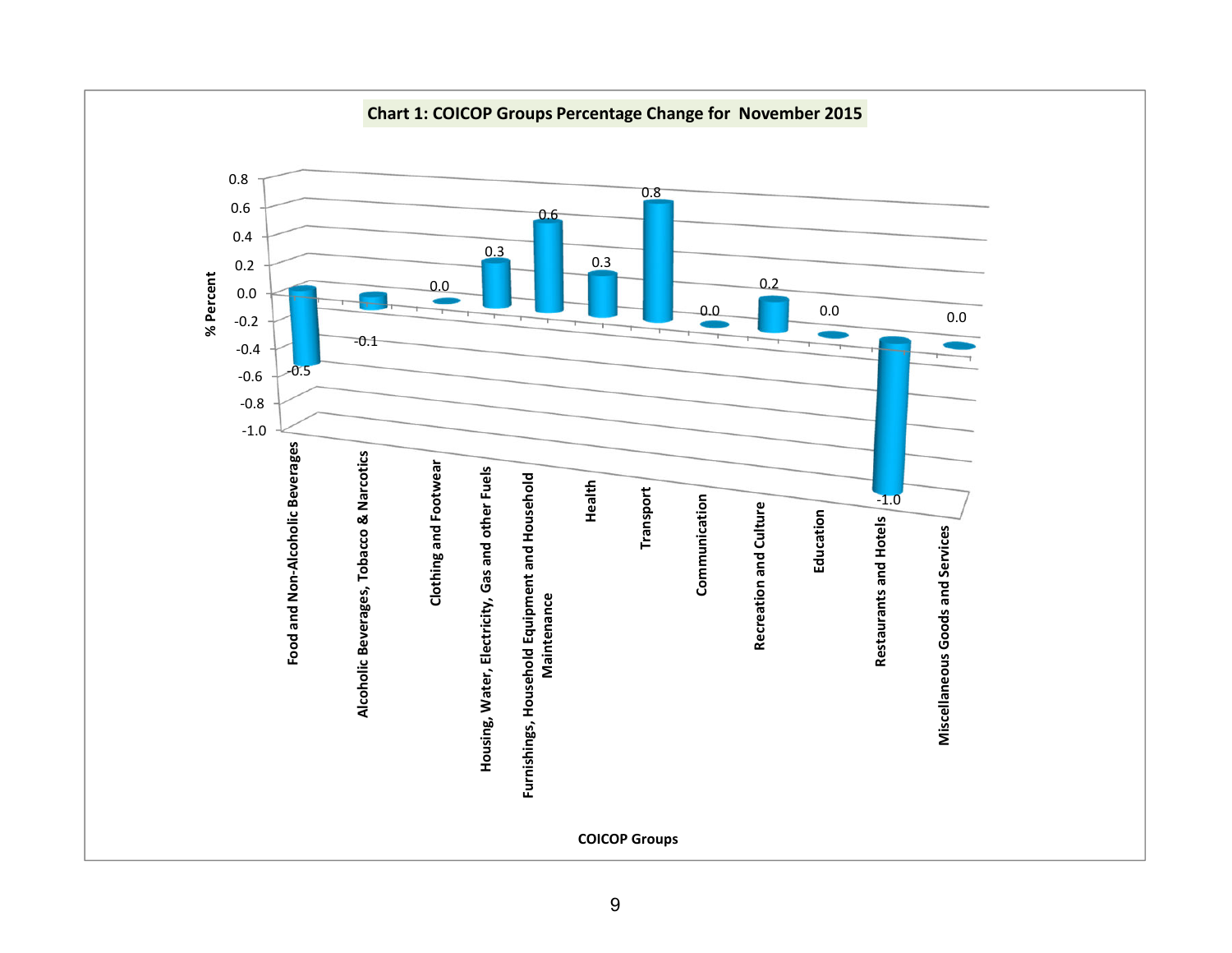#### CONTRIBUTION TO CHANGE TABLE 4 THE CONSUMER PRICE INDEX BY MAIN GROUPSJANUARY 2010 = 100

|    |                                                               |               |                |                 |            |                | <b>Cost Weight</b> | Change in | Contribution                       |
|----|---------------------------------------------------------------|---------------|----------------|-----------------|------------|----------------|--------------------|-----------|------------------------------------|
|    | <b>GROUPS</b>                                                 | <b>WEIGHT</b> | <b>OCTOBER</b> | <b>NOVEMBER</b> | Percentage | <b>OCTOBER</b> | <b>NOVEMBER</b>    | Cost      | to                                 |
|    |                                                               |               | 2015           | 2015            | Change     | 2015           | 2015               | Weight    | Change                             |
|    |                                                               |               |                |                 |            |                |                    |           | $\mathbf{0}_{\mathbf{0}}^{\prime}$ |
|    | 1. Food and Non-Alcoholic Beverages                           | 21.91         | 110.1          | 109.5           | $-0.5$     | 2,412.29       | 2,399.15           | $-13.1$   |                                    |
|    | 2. Alcoholic Beverages, Tobacco & Narcotics                   | 3.87          | 111.0          | 110.9           | $-0.1$     | 429.57         | 429.18             | $-0.4$    |                                    |
| 3. | Clothing and Footwear                                         | 3.22          | 102.5          | 102.5           | 0.0        | 330.05         | 330.05             | 0.0       |                                    |
|    | 4. Housing, Water, Electricity, Gas and other<br>Fuels        | 30.06         | 98.3           | 98.6            | 0.3        | 2,954.90       | 2,963.92           | 9.0       |                                    |
| 5. | Furnishings, Household Equipment and<br>Household Maintenance | 6.59          | 101.2          | 101.8           | 0.6        | 666.91         | 670.86             | 4.0       |                                    |
| 6. | Health                                                        | 1.79          | 108.9          | 109.2           | 0.3        | 194.93         | 195.47             | 0.5       |                                    |
| 7. | Transport                                                     | 11.84         | 118.3          | 119.2           | 0.8        | 1,400.67       | 1,411.33           | 10.7      |                                    |
| 8. | Communication                                                 | 9.41          | 106.3          | 106.3           | 0.0        | 1,000.28       | 1,000.28           | 0.0       |                                    |
|    | 9. Recreation and Culture                                     | 3.81          | 102.5          | 102.7           | 0.2        | 390.53         | 391.29             | $0.8\,$   |                                    |
|    | 10. Education                                                 | 1.32          | 110.2          | 110.2           | 0.0        | 145.46         | 145.46             | 0.0       |                                    |
|    | 11. Restaurants and Hotels                                    | 1.87          | 103.5          | 102.5           | $-1.0$     | 193.55         | 191.68             | $-1.9$    |                                    |
|    | 12. Miscellaneous Goods and Services                          | 4.31          | 101.2          | 101.2           | 0.0        | 436.17         | 436.17             | $0.0\,$   |                                    |
|    | <b>ALL ITEMS</b>                                              | 100.00        | 105.4          | 105.4           | 0.0        | 10,540.00      | 10,540.00          | 0.0       |                                    |